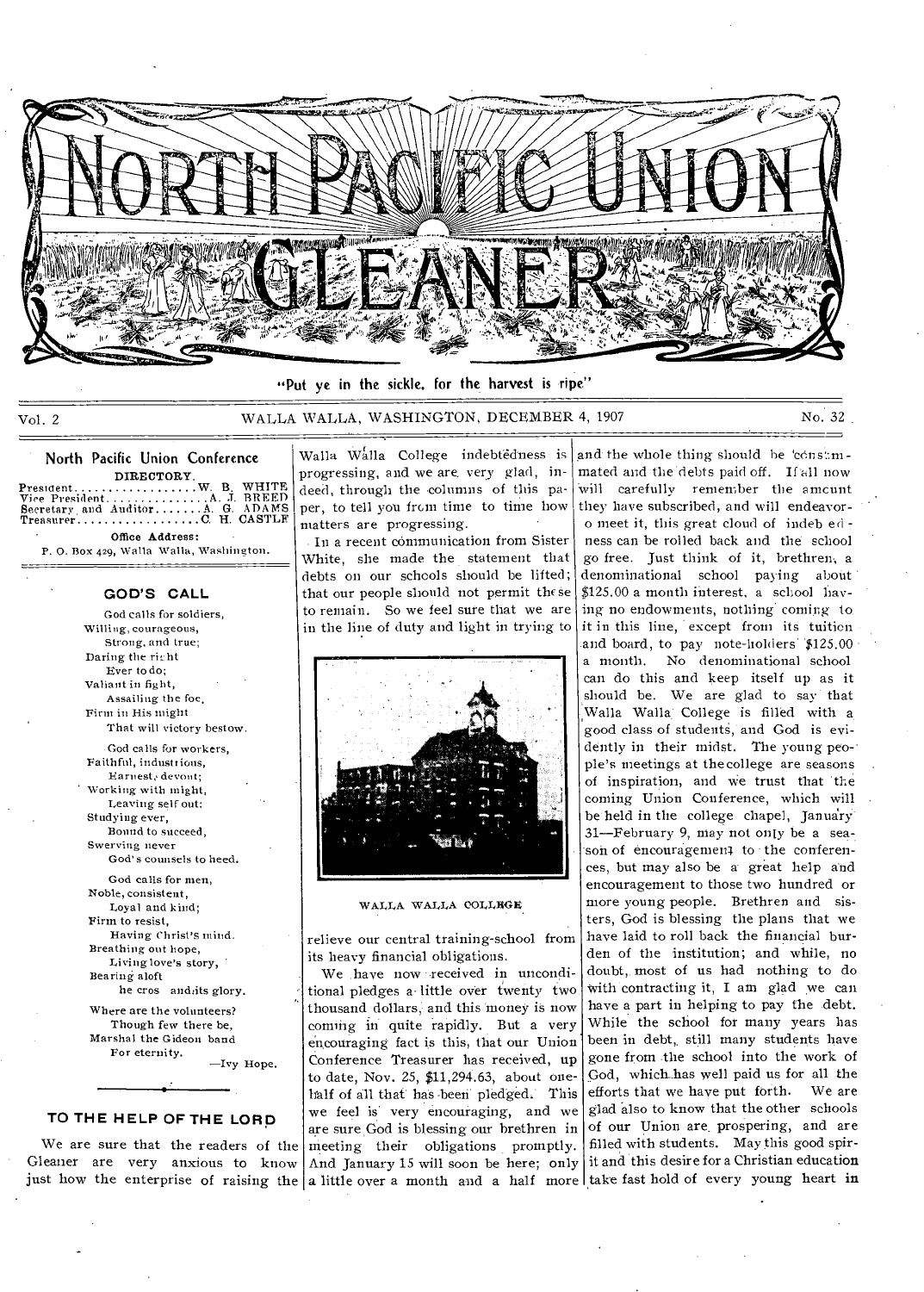the Union, till all of our children and young people shall be brought under the influence of Christian teachers and receive a proper fitness for the work.

W. B. White.

#### **NOTES OF TRAVEL**

In our last articles we were visiting the Vatican at Rome and had described as best we could the Sistine' chapel and• the great painting of Michael Angelo called "The Last Judgment." We pass from here to the great library oi the Vatican renowned the world over. In order to enter this library we were obliged to pass around St. Peter's church and part of the Vatican. To give the reader some idea of this distance we would say that our guide immediately proceeded to put the party in carriages, and as the day was hot and the distance about a mile and a half, we were glad indeed that he did. Reaching the entrance to the library we paid the entrance fee of one franc (20c) and were soon admitted. Here a scene of wealth and grandeur met our signs such as we had never before seen. This is 'called one of the richest rooms in the. world. The guide first showed us some Greek manuscripts of the Bib' written in the 2nd century, which 'are among the oldest of New Testament records. • We also saw many very ancient and valuable writings and records connected with the early history of the Catholic church.

But possibly the . most interesting thing that we saw in this magnificent room was the valuable and costly presents given by the crowned heads 01 Europe and other people of note, to the popes, who in turn gave them to tne library. Here is a large alabaster vase presented by Prince Demidoff; two China vases of great beauty, presented to Pius IX, by King William' I of Prussia; a malachite vase presented by Nicholas I of Russia to Gregory XVI; a basin. of Scotch granite presented to Cardinal Antonetti by the .Duke of Northumberland; a large China Sevres basin which served as the baptismal font for the son of Napoleon III and presented to Pius IX by. King William I of Prussia; two candelabra given to Pius VII by Napoleon I; a China Fevres vase the gift of Charles IX of France; three other vases of the same China presented to Piu's IX by Marshal McMahon, and a large Oriental atabaster :vase presented to Pius IX by Ibrahim Pasha, viceroy of Egypt. So we might go on to almost any length describing these costly gifts from all parts of the world to the papacy. Surely all the world has wondered after.

things of earth have been laid at his feet.

Our time was all too short in the Vatican, so after visiting the galleries of Grecian and Roman sculpture, we  $t_{0}$  our way to Palatine Hill, or the bill on which stood the palaces of the Caesars. We saw the ruins of the palaces of Tiberius and Augustus Caesar the Stadium, the place where once existed the Circus Maximus, the home of Lydia in whose dining room many of the flower pieces on the wall were in-quite a good state of preservation. At one point workmen were excavating from about terr feet under g•round a beautiful marble column about 14 feet long which likely had lain there for many centuries. At another point a large cellar of the Romans was being opened and many very old and odd looking vessels were being taken out which had not seen the light of day for many long centuries.

Before we left Palatine Hill, we all gathered in one of the beautiful gardens, where Professor Frederick Griggs on behalf of our • party presented Elder Chas. Everson, our guide, with a ten-dollar gold piece *as* a small token  $\gamma$  our appreciation of his services as guide.

From this hill for many centuries Rome ruled the world, and here were erected the beautiful, palaces of the Caesars, which now lie in ruins.  $A<sup>s</sup>$ <br>we viewed these last remnants of we viewed these last remnants home's pride and greatness, we were forcibly reminded .that "the things which we see are temporal, but the things which are not seen are eternal". The name of the Caesars are associated with worldly ambition, power and errelty, but the name of the Apostle Paul. who was for a time, no doubt. confined on this hill, stands associated today with all that is noble, pure, and good. How different the monument these characters have reared for themselves, one standing on the principles of hate and cruelty, the other on .the principles of the love of God and the Word of God.. We visited Capitoline Hill, going first to the building where all the marriages in Rome are performed. It being Sunday, quite a large number of couples were presenting themselves for this rite, and by permission•our party were admitted to the matrimonial room and witnessed tne' service. This was performed by an ,official of the Italian government, the state having taken from the Catholic church the right to perform the marriage ceremony, a privilege which they enjoyed for many centuries. A short distance from this place is Tarpian rock from which many prisoners in the hands of Rome were plunged to their death, and where also according to history, the geese at one.time saved Rome by giving warning of the approach of

the beast, and the costliest, riches: 'heir enemies. Standing here also on this hill and well preserved are some of the old original mile stones, which used to mark the distance along the Appian way in the days of Paul. These are very ancient looking stones, and inscribed on them is writing and dates which clearly associate them with the early history of Rome.

> Not far from Capitoline Hill is the old Roman Forum, covering ten or fifteen acres which is now a mass of ruins. A few pillars are yet standing which make the place where the temples of Vespasian, Saturn and Casto-and Pollux once stood. We brought away with us some beautiful marble souvenirs. We also had the privilege of standing on the old platform of oratory from which Rome's greatest ora- 'ors addressed the assembled multitudes gathered to listen to their burning words.

Only a few rods from this great stone rostrum is the tomb of Julius Caesar, and farther away but on higher ground the great arch of Titus. This is an immense affair, and was built to commemorate the victory of Titus the Roman general in his wars with the Jews ,in the latter part of the first century of the Christian era. On the inside of this arch and cut in the stone, is a representation of the carrying 'away from the house of God in Jerusalem of the golden candlestick and many of the sacred vessels. This arch is even yet a beautiful piece of stone work though it has stood all these centuries. 10h every hand is seen the ruins or heathen temples where the Romans<br>worshipped their many deities and worshipped their many burned strange fire to other gods. Just across the street from the Forum and in the basement of an ancient church ;is a "low dungeon" (Lam. 3-55), and tradition has it that here Paul was confined fcr a time prior to his execution. I never realized what a "low .dungeon" was till I visited this one. After entering the basement and passing to the rear, you come to a prison with massive doors heavily barred and with only one little window a few inches square to afford light and ventilation. You enter and the door is ,closed behind you, and you are in the dungeon with only a few rays of light .from the little window 'in the door. ,But this is not ,the "low dungeon." ;You notice a ring in the floor secure<sup>s</sup> ly fastened to a larger circular stone and laying hold of this, with the aid or<br>another man, this is removed. Far another man; this is removed. 'down under the floor is disclosed what we might call a great stone jug, this opening ,at the, top ,being all the light and ventilation it has, and being underneath the dungeon one can imagine how much of this it receives. This is indeed a horrible looking place, and when our party all descended to the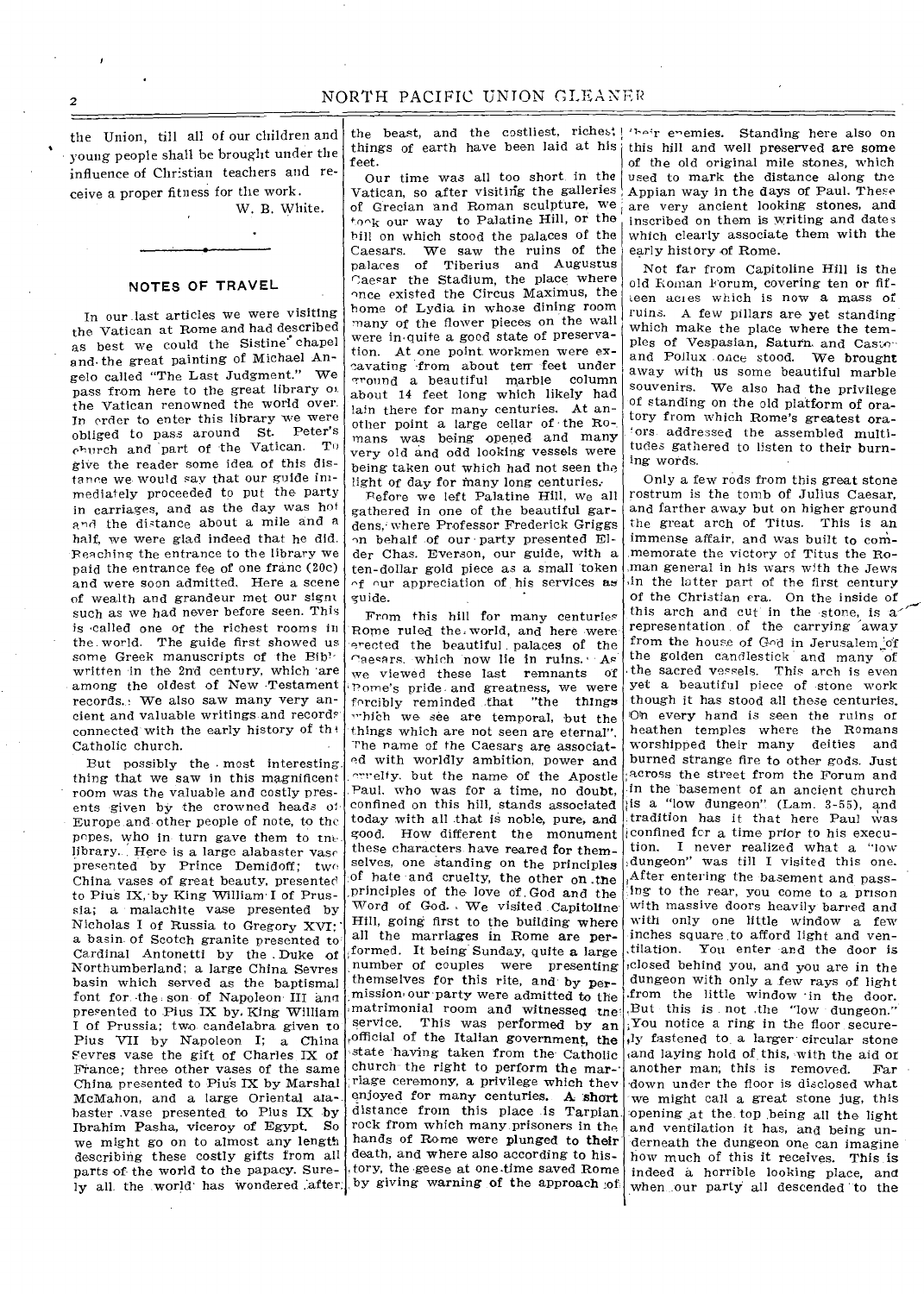bottom and the electric lights were turned off, we were in absolute blackness. Here it is said both the Apostles Paul and Peter were confined for some time and there is the stone post to which it is said they were chained. Whether this is all true or not the reader will have to judge as it is not best to believe all that is told you in Rome. But the "low dungeon" there, and human ingenuity could not form a darker, more solitary place than this.

Leaving the Forum we will soon visit the Catacombs, or the underground burying places of the early church. P-t of, this we will speak in other articles.

W, B. White.

# THE WEEK OF PRAYER.

The time for especially seeking the Lord, is just before us. Overhead are biight spi itual clouds heavily loaded with showers of bissing for each one cf, us. All heaven Is intensely interested in the spiritual welfare of every believer, but unless we are individu-  $\text{val}_{\mathbf{X}}$  prepared, to receive of the heavenly anointing, all will be in vain so far as we are concerned.

Surely it is high time that every one of us placed ourselves in that relation to God that he can entrust us with his Holy Spirit, thus preparing us for finishing the work of warning the world—a work that must be done before Jesus comes.

Do we not all need this heavenly anointing? Shall we let anything stand in the way of our obtaining the evidence that God. for Christ's sake, has pardoned all our transgressions, and that we have in Jesus a high priest and intercessor in the heavenly sanctuary who is in fact ministering "for us?"

It does seem that the most important thing in all the world for us is to so humble our hearts by thorough confession that the Holy Spirit may take ,possession of the soul temple, and shed abroad in our hearts the love of God, which will be seen in our love for the brethren, and for 'sinners for whom Christ died, as promised us. Read Rom. 5:1-5.

We begin now to prepare for the coming week of prayer. The best place will be found alone with God in the closet, in the woods, on the hay mow, out by the straw-stack, just anywhere we can can pour out our soul's repentance and confession to Jesus, the friend of sinners. And as we "pray," let us "forgive." It will not matter so much to us then even though some brother has wronged us. If the burden of the soul is to get right with God, other matters will

seem trivial as compared with this. and will right themselves. Heartfelt confession will follow, if true humbling of soul is experienced alone with God. What do we need more than this? Why not humble our own hearts before God now? Jesus did.. He strove not for place or position or honor. He humbled himself. We do not want God to humble us. This he has left for us to do. Remember Saul's experience. God humbled him, but it was

a bitter experience for Saul with no salvation in it. Let us begin now, dear brethren and sisters, to seek the Lord for a deeper experience in heavenly things: The Lord is soon coming. Everything in our world indicates this. This is the message for this time, we are the instruments foretold by the prophets through whom God will finish his work in the earth in righteousness. Let us lose no time in doin $\tau$ thorough work for eternity. It will have been through much humble seeking of God in prayer that the people mentioned below have become prepar mentioned below have become<br>ed to do that written of them:

"I heard those clothed with the armor speak forth the truth with great power. It has effect. Many had beebound; some wives by their husbands. and some children by their parents The honest who had been prevented from hearing the truth, now eagerly laid hold upon it. All fear of their relatives was gone, and the truth alone was exalted to them. They had been hungering and thirsting for truth; i was dearer and more precious than hie. I asked what had made this great change. An angel answered, 'It is the latter rain, the refreshing from the presence of the Lord, the loud cry of the third angel.' "—"Early Writings," page 133. •

> T. E. Bowen. والمتهاج والمحالي

### WORDS OF ENCOURAGEMENT-TO WORKERS .

#### Mrs. E. G. White.

God has given me words to speak to His people in these last days. Time is short, and God has a special work for each to do. All are to employ their God-given talents as the Spirit of God shall direct them.

The preaching of the word is one of the means by which God designs to bring light and evidence to the world: it must be done in such a way that those who listen will not be repulsed by any coarseness or lack of refinement in the messenger. A sweetness of disposition and humility of mind are to be revealed by those whom God employs to give a knowledge of Himself.

that pertain to life and godliness,

through the knowledge of Him who has called us to glory and virtue. We all, with open face, beholding as in a glass 'he glory of the Lord, may be changed into the same image, from glary to glory, even as by the Spirit ci the Lord. This is a process of knowledge that, will broaden the mind, impa.t spiritual excellence and give to the character the comliness and perfection that was seen in the character of Christ. Those who faithfully study the words of Christ and His methods 01 labor, will learn to present the trath in a way that will y.eld definite and lasting results for good.

• I am bidden to speak words of e.iouragement to those who are preparing themselves for service in the of God. When compassed with difficulties, remember that there is One  $w$ ho. is infinite in wisdom, who  $\overline{w}$ ial be your help. Bring your perplex, ties to the One who understands all your difficulties. If you will seek Lis wisdom, instead of relying upon the judgment and knowledge of human beings, the help that He has promised will surely be given' you.

The parting words of the Savious to His disciples should speak encouragement to every servant of God tilt night close of time. "The eleven disciples went away into Galilee, into a mitiuntain, where Jesus had appointed them." And when they saw Him they worshipped Him; but some doubted: And Jesus came and spake unto tnem say-.. ing, All power is given unto Me in heaven and in earth; go ye therefore and teach all nations; baptizing them in the name of the Father; and of the Son, and of the Holy Chost: teaching them to observe all things whatsoever I have commanded you; and, lo, I am: with you alway, even unto the end of the world."

What greater assurance than this can we ask? We have the Lord's positive assurance that while.we instruct others, He will be with us to be our Instructor. Those who work for God will meet with discouragement, bur the promise is always theirs, "Lo, I am with you alway. even unto the end or the world." God will give a most wonderful experience to those who will say, "I believe Thy promise; I will not fail nor become discouraged."

The Lord has a work for women as well as for men to do. They can  $a_2$ . complish a good work for God, if they will learn first in the school of Christ the precious, all-important lesson of meekness. They must not only bear the name of Christ, but possess His spirit. They must walk even as he walked purifying their souls from everything that defiles. Then they will be able to benefit others by presenting the all-sufficiency of Jesus.

Divine power has given us all things makes mention of women who were la-borers with him in the gospel. Writing Paul in his letters to the churches<br>makes mention of women who were la-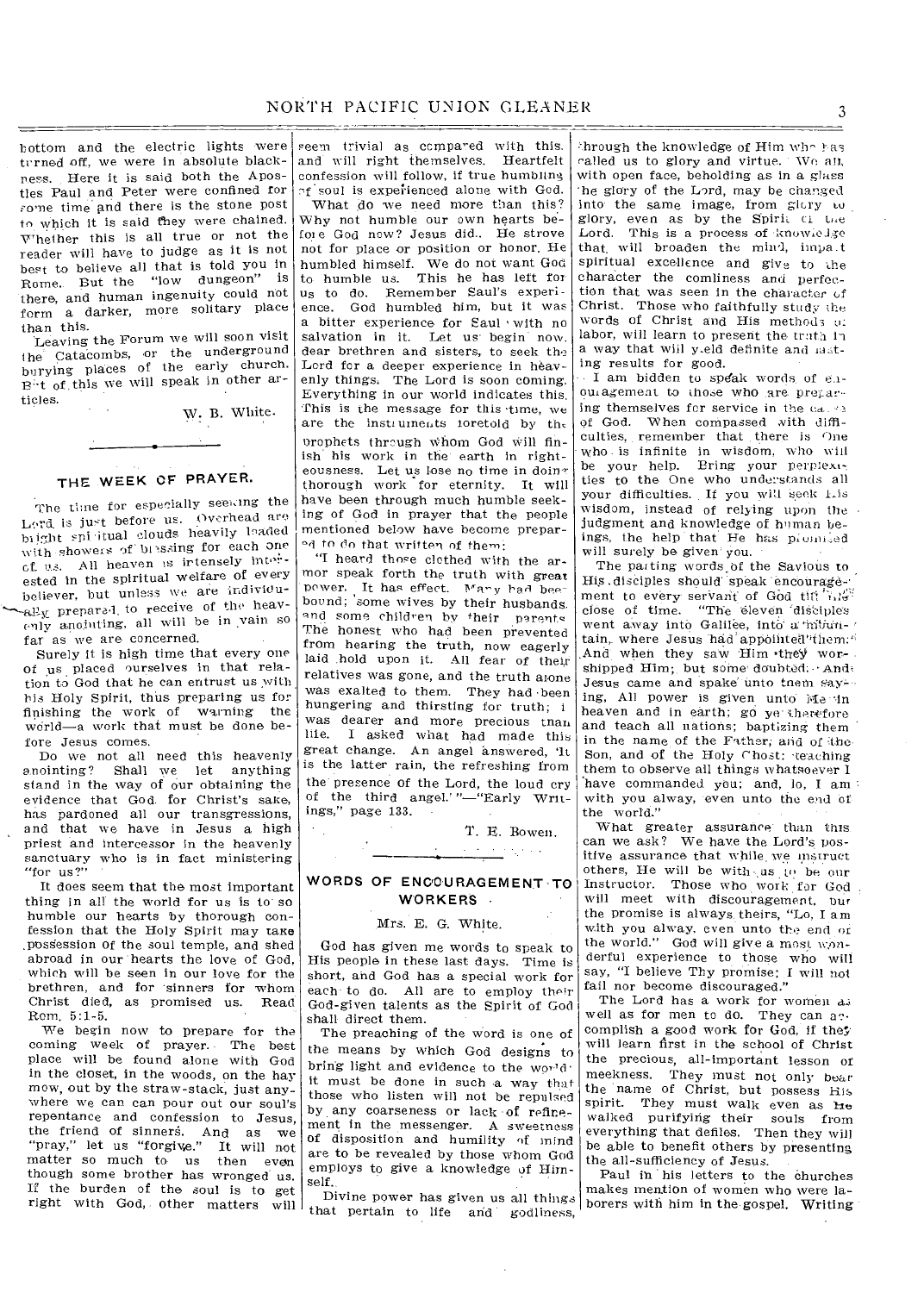th the Romans, he says: "I commend unto you Phoebe our sister, which is a servant of the church which is at Cenchrea; that ye receive her in the Lord, as becometh saints, and that ye assist her in whatsoever business she hath need of you; for she hath been a succorer of many, and of myself also. Greet Aquila and Priscilla, my helpers in Christ Jesus: who have for my sake laid down their own necks: unto whom not only I give thanks, but also all the<br>churches of the Gentiles. Likewise churches of the Gentiles. greet the church that is in their house. Salute my well-beloved Epaenetus. who is the first-fruits of Achaia unto Christ.

Greet Mary. who bestowed much labor on us. Salute Adronicus and Junia, my kinsmen, and my fellow-prisoners, who are of note among the apostles, who also were in Christ before me. Greet Amplias, my brother in the Lord: \* \* Salute Tryphena and Tryphosa who laber in the Lord."

. Again, to the Philippian church the apostle writes: "Therefore my brethren, dearly beloved and longed for, my joy and crown, so stand fast in the Lord, my dearly beloved. I beseech  $E$ uodias, and beseech Syntyche, that they be of the same mind in the Lord. I entreat thee also, true yoke-fellow, help those women which labored with me in the gospel, with Clement also, and with other my fellow-laborers, whose names are in the book of life. Rejoice in the Lord alway, and again I say, Rejoice. Let your moderation be known unto all men. The Lord is at hand. Be careful for nothing; but in everything by prayer and supplication with thanksgiving let your requests be made •known unto God. And the peace of God which passeth all understanding shall keep your hearts and minds through Christ Jesus.

"Finally, brethren whatsoever thingare true, whateoever things are' honest, whatsoever things are just, whatsoever things are pure, whatsoever things are lovely, whatsoever things are of good report; if there be any virtue, or if there be any praise, think on these things."

It is not only upon those who preach the word that God has placed the re sponsibility of seeking to save sinners. He has given this work to all. The words, "Go ye into all the world, and preach the gospel to every creature,' are spoken to each one of Christ's followers. All who are ordained unto the life of Christ are ordained to work for the: Salvation of their fellow-men,. The same longing that He felt for the saving' of the lost is to be .manifest In them. Not all can fill the same place, but for all there is a place and work. All upon whom 'God's blessings have been bestowed are to respond by actual service; every gift is to be employed for the advancement of His kingdom...

# **ONE WAY TO FINISH THE WORK**

The f011owing extract from a letter written by Walter Harper at Tonopa Nev., Nov. 10, 1907; contains an excellent suggestion as to how the balance of the  $$150,000$  Fund could bo made up before the first of January, 1908. We' commend it to all those who

have given and those who have not. "I will state by the grace of God I have paid my individual quota of the \$150,- 000 Fund over and over, directly and indirectly, and of late sent it in again:. and now I will suggest a plan if it will be accepted by our dear brethren and sisters all over our land how we can swing this Fund around easily to finish by Jan.. 1, 1908, never miss it, and be greatly blessed in the doing. We will only be glad we did the thing. It is this: Let each one give-one day's work, or wages, between now• and Dec. 25, to this Fund. (There is no limit, each .can give not only one day's. work and its proceeds, or several days if. God so leads their minds.) I will give the net results of one day's canvassing, some day between now and Dec. 10-to this Fund. 'I hope it will be largeone of the largest days I ever did. The "surprise 'party" plan on the \$100,000 Fund began in California. It was, under God, a grand success. It was contagious. May this be too. May it start also, not only in California, but. all through the broad harvest field and the shout of victory be heard that the work is finished. It can be done so easily too. Let us lend a willing hand and push it to a 'finish now, Yours in the hope of Christ's soon coming in glory. (Signed) Walter Harper."

. • Harper.<br>S. Washburn.

### **SOUTHERN- IDAHO**

 $\mathbf{r}$  .

Elder J. M. Willoughby has been suffering from an attack of lagrippe, and has been at home for several days. In a letter just received we are glad to note-he has much improved, and 'that work again soon.

he will be able to actively engage-in

Dr. J. E. Frooni has carpenters at work fitting up treatment rooms in the Boise City National Bank Building. These rooms are on the third floor almost above our office. He expects to have them in operation by. Decemoer 15th.• At present treatments are being given at his residence.

The site for the Intermediate School of Southern Idaho, Which has aroused much interest of late, will probably be definitely decided upon this coming, week. Much interest ha's been shown in this location from three places, namely: Caldwell. Parma, and Eagle. Liberal, donations are promised from each place.

Some thought has been given to holding an educational Institute about the time of the holidays., Should this definitely materialize something more will be said in reference to it.

We are glad to *see* sister Saxhy out to meeting again after a long illness. Her health is much improved, and she feels that she can again take up activemissionary house to house worK.

Brother H. D. Casebeer and wife recently arrived from Seattle to make their home in this Conference. Brother Casebeer has entered upon the duties of teaching the church-school at Boie. The work seems to be progressing nicely with a good interest.

Our office work has been strengthened by the arrival of Miss May Bell to assist with her stenographic help.

We are glad to see so many of our young' people and children working with our small, books for a holiday delivery. This is not confined to our youth only, but one sister aged eightyfive has taken up the work, and thus far with -the little time she has spent has sold and delivered about twenty books. She says if her strength would permit she would gladly spend the whole winter in handling our books<sup>\*</sup> and literature.  $\alpha$ مداريد الد **Change of College** 

The work with the Signs in our Conference is encouraging, and every few days brings us orders for more copies, and subscriptions.to the Bible Reading' series. We trust that the rally of the first week in December in this line will be effective in our field, and that many copies may be sold and subscriptions received for the series to follow. '

Brother A. D. Guthrie, our state agent, is now making a delivery of Home Hand Books- in and around Mountain- Home, and 'other points. These orders were taken last spring.

We are glad to receive a nice order • for books from brother •Abegg' at La Grande.. Sister Mamie Gibbon of Halfway, Oregon in less than a week's time took orders for our holiday books amounting to \$36.25. She says her faith has been strengthened in the Word of God by this experience. Sister Ida Cress is now working for Heralds of the Morning at Weiser, Idaho. She has just completed canvassing' Payette. She feels 'much encouraged in the work. Sister L. J. Chase is working with the Special Missions number of the Signs at Baker City. She reports having one family who are much interested in the truth, and that' the .wife has- already commenced to keep the Sabbath, and that she thinks , the husband will, follow soon. Sister Chase has been canvassing and doing house to house work for some time. We are glad to know of this interest she has found and hope the Lord Will' bless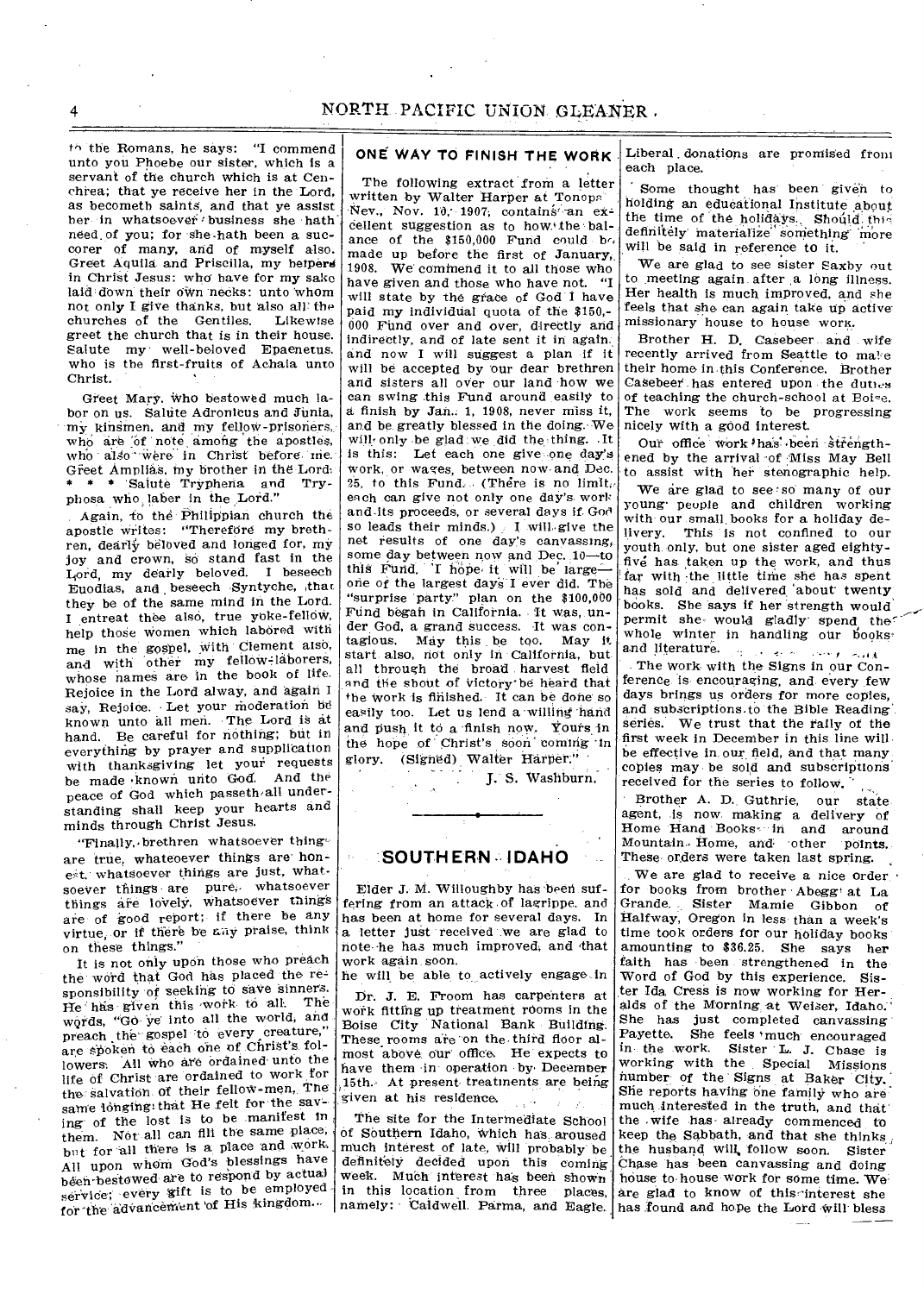# NORTH PACIFIC UNION GLEANER

the• efforts she puts forth in the salvation of souls.

The brethren and sisters at Caldwel are just about to commence erecting a church building. At the present writing we do not know of the dimensions, but think it will be a commo-<br>dious and convenient building for dious and convenient building church purposes.

At present we have church-schools in progress at Boise Caldwell, Parma, Cambridge,' in Idaho, and at Union in Oregon, employing in all five teachers, and having an enrollment of ninetythree pupils:

T. L. Copeland.

# **:NN,ESTERN.,CANADIAN . •UNION**

### 'PORT HAMMOND, B. **C.**

A fter the local camp-meetings I gave myself up for a time to harvesting the hay on the school farm. This was a. great blessing to me and. an agreeable change after a hard summer's work. The school building was then taken hold of and pushed forward as fast as possible.

ble.<br>This work was delayed so that we could riot occupy the' building for one month after the opening of school, and then it was not at all complete. The pupils flocked in till we had enrolled thirty-five, and these are in regular attendance. Several who hal planned on coming failed to do so. We hope to set them in the school next year.

In company with Elder Young I attended the meeting called by the General Conference for the purpose of organizing the four western Canadian provinces into a union conference. This meeting was .held in Alberta and has already been written up by Elder Breed in the Gleaner some time ago, also in the Review by Elder Irwin. While British Columbia has been drawn upon we hope and believe it is all for the best, and that the work will go forward as never before. To this end we labor and pray. Help was provided for Vicoria at this meeting, and Elder Conway has already entered upon- his. duties with a cheering prospect: I am now on my way to Victoria, and from there to Cumberland, where we shall hold quarterly meeting. Quite a, number of additions have been made to the church in Vancouver. The Lord has blessed the work in British Columbia. 'this 'year,. We now look forward to our annual

conference, which is to be held in Hammond this year. The date of this meeting has been changed from December 27-31, as was planned, to January 17-21, 1908, on account of the Manitoba meeting coming at the same time.

E. L. Stewart.

 $1.123333322$ 

### **WESTERN' OREGON**

#### **YONCAL LA**

Last Sabbath we organized a church here of thirteen members. We hope that four or five others will line up with the message in everything, so that they too can unite with'us." An 'epidemic of typhoid 'fever here cuts us off somewhat from doing as much as we might. Even in this hour we hope to be of service:

Our house of worship is finished except inside painting. Our dedication will have to be postponed until outside conditions change.

|                    |  | C. J. Cole and Wife. |  |
|--------------------|--|----------------------|--|
| November 28, 1907. |  |                      |  |

# **WESTERN WASHINGTON' BALLARD STATION, SEATTLE**

 $\mathcal{L}_{\mathcal{A}}$ 

Having been East for about two months, I have now returned to Seattle with my family. We came the last day of October, and have since labored in Ballard. November 21st we had baptism and the 24th we organized a church with twenty-one members. Seven of these belonged formerly, to the Green Lake Church. The others have either embraced present truth here or have come from other States. The church is composed of Swedes, Danes, and Nor-<br>wegians. Pray that the same unity Pray that the same unity. zeal, and brotherly love which now exist may not only continue but also increase.

To our Scandinavian brethren in other places in Washington, I wish to say that I expect to labor here a part of my time and some in other places also, and I would be glad to hear from you in regard to what you think there should be .done, . and..where you think' labor should be bestowed. My address is 3022 W. 62d St., Ballard Station, Seattle, Wash..

Your brother in the Lord's' service, L. Johnson.

# **UPPER' COLUMBIA**

#### **ITEMS**

The enrollment in the College Department up to date. is 207 and 77 in the Normal Department, making a total enrollment of 284. Three of the classes in. the College are so large that the recitations are conducted in the chapel. Several new students will enter the coming week.

As a result of Brother F: M. Oliver's labors at Long Creek, Ore., seven have united with the church there and four more are awaiting 'baptism:, While'still .,thers are keeping the.Sabbath . but are not just ready yet to enter the church. A Sabbath-school of twenty members has been organized. Brother Oliver is now at Ukiah, Ore., where lie expects to begin meetings soon.

One of our isolated sisters writes in date November 22,—"At the present I am teaching a class of ten boss in the Congregational Sunday-school. The minister called to see if I wonld take the class, And I told him if I would be allowed to teach them the truth, I would. He, understanding I was an 'Advent', said, 'Of course you may teach them the. Bible just as you believe it'. 'The people here are 'not at all prejudiced against the truth,: but rather are inclined to. ask questions ,concerning it."

A good interest has been manifested in circulating the Missions Number of the Signs of the Times. Not only colege Place and Walla Walla, but several outlying towns were worked. The Missionary. Volunteer Society has decided to send two hundred copies of the .Signs for six months to some Foreign Mission station. The Society is also considering , the matter of sending the Signs to the libraries of the various educational institutions in the Northwest. Aggressive home missionary work is being carried forward by the various bands of the society.

Under. date of November 21 Brother R. H. Wiper. writes: "God is surely' working on the hearts of our people in Spokane. . . . We have had as many as sixteen workers right in the

5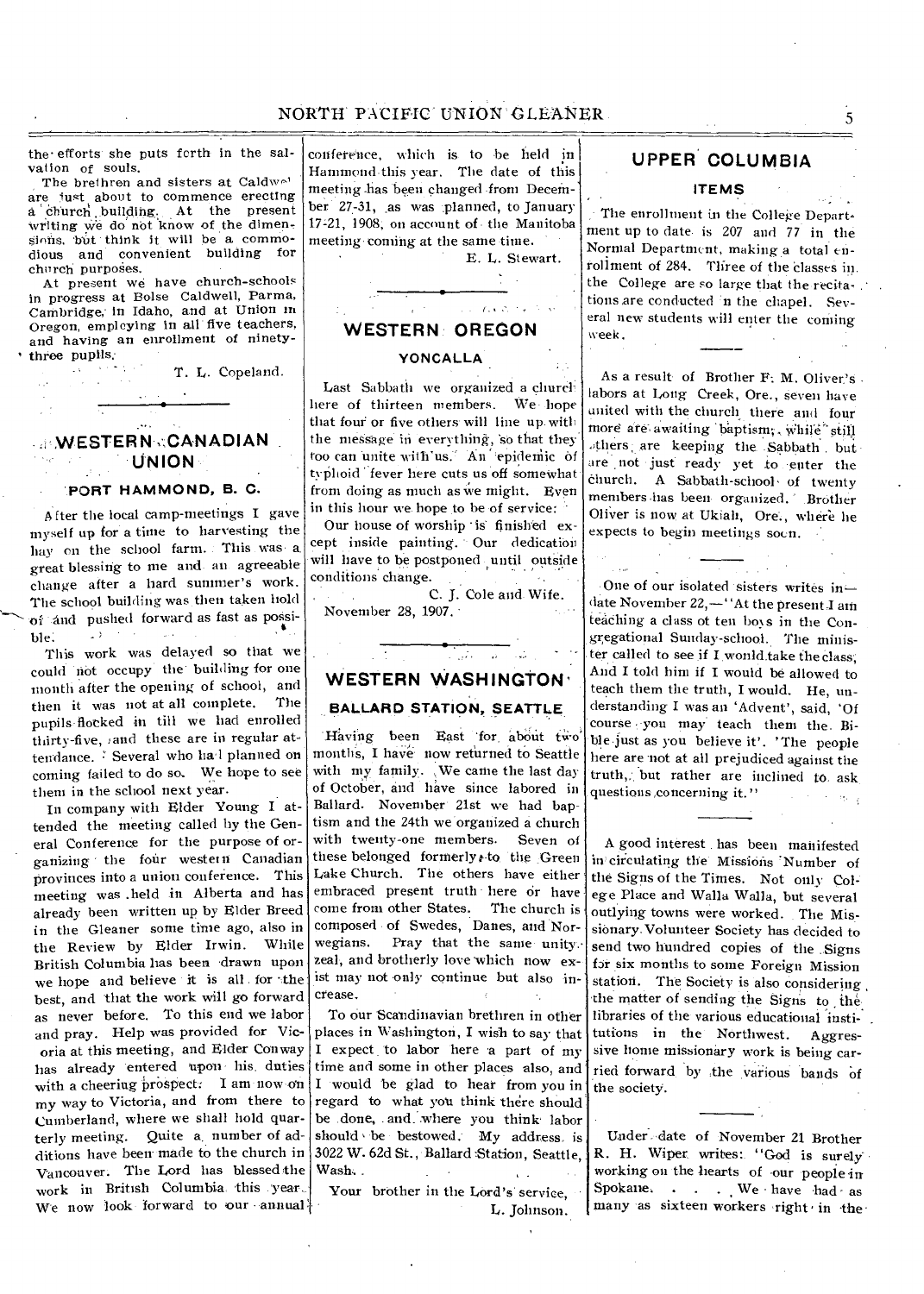### 6 NORTH PACIFIC UNION GLEANER

city, and quite a number on the outskirts. Most all in the church are interested in some way or other in this work. We have disposed of about 2,700 Signs and Liberties. I have just returned from Palouse Country with a band of workers, four with myself, and they say it was a grand experience. Our missionary meetings are lively and interesting." Four days later Brother Wiper writes again: "One of our workers put in just twelve hours in house-tohouse work and some street, office, and store work, and sold 192 of our ten-cent Special . . . making a total of \$19.20. . . Another worker about the same time had almost the same results, and still another worker put in about six and one-half hours and disposed of 117 of the Special, amounting to  $$11.70.$  .  $\therefore$  I send to-night for 1,000'more copies of Liberty."

The students and teachers have enjoyed two days of relaxation from their school work the past week. The evening before Thanksgiving was spent in an enjoyable social hour, the students in the College Homes meeting for this purpose in the dining hall. Thursday evening Eld. G. E. Langdon gave an interesting and entertaining lecture on the "Divinity of, Christ." Evening after the Sabbath a reception was held in the college chapel, in which friends,  $p$ atrons, teachers, and students participated. Several musical numbers- were rendered which were highly appreciated. Elder W. B. White gave an interesting talk regarding the work of lifting the debt from the college. The facts and figures given showed that we can reasonably expect that success will crown the efforts that have been put forth for the accomplishment of this long desired end. The Choral Union class of about seventy-five members is preparing to furnish some appropriate music which will be rendered in the program 'that will be given after the debts are lifted.

#### **"STANDARD OF ATTAINMENT"**

It haS become a common statement among us that upon the young people of this denomination will fall the burden of carrying the closing message of truth to the ends of the earth. It was a study

of the true significance of this statement that impelled some of our brethren to present a resolution to the Mount Vernon Convention • of July 10-21, recommending that the members of the Volunteer societies ''be encouraged to reach a standard of attainment which shall require the passing of an examirati n in the history of our denomination and the cardinal points of our faith."

The point was certainly well taken. For those who would give the message, it is surely all essential to know the fundamental truths embodied in it, and scarcely-less important to become very familiar, with the history of the great Advent .Movement which has called out a people to he co-workers• with Divinity in warning a sinking world. The matter of the examination is also in her mouy. with the wisdom displayed in other lines of educational work. Teachers do not take for granted that their pupils know all about any given subject, but they provide regular and :systematic tests to prove the student's ability to tell what he knows.

"But," our . young people may well say, "the message is so broad. How Can we prepare for examination upon so big a topic?" • And truly it would be almost like asking a class to sharpen their' pencils for examination upon the history of .the world. But we do not purpose to leave our aspirants to this ''Standard of Attainment" to flounder in any such helpless. and hopeless state of uncertainty. Fortunately for;us there is provided ready for our use the very. studies needed for tins work.

Our first examination for the "Standard of Attainment" will be given in March of 1908, so that we have a long term in which to get ready for it. It is to be based upon four lines of study: the .series of Sabbath-school lesson which we are now studying; the Biblereading studies in the Signs; the articles in "Our Truth" number of the Instructor—the issue of December 3—and <sup>1</sup>'The Great Second Advent Movement'' by Elder Loughborough. This last is free to: any one who will write to Professor M.;E. Kern, College View, Nebraska, enclosing a stamp.

We want every Missionary Volunteer to enroll for the "Standard of Attainment." Who will be first in Upper Columbia? Send names to your educational secretary,

#### Helen C. Conard.

### **PROGRAM FOR THE WEEK OF PRAYER**

It may not, be possible to carry out this program as outlined, but we will seek to follow 'it as far as practicable. Letters have been sent to each of. the' ministers and workers asking them if they can make arrangements to give their time to these places. . We trust that abundant blessing from the Lord will be showered upon every -portion of the field. أعجب والمرا

College Tlace,—Elders White, Breed, Cady and Butler.

 $^L$  Walla Walla,—Elders Wasl.burn, Hill, and Sister Jeanette Henry.

' Walla Walla, German,--Elder - Ichn Isaac, Jacob Trefz. •

Milton,-Elders Quinn and Hill.

North Yakima and Natchez,—Elder Langdon and Catlin. Moscow, Genesee, and Viola,—Elder

Ells and Wagner.

Wilcox. and Endicott, -Elder Schnepper.

Spoki:ne and Rathdrum,—Elder L. A; Gibson and R. H. Wiper. and provide

Coeur de 'Alene and Bon er's Ferry,— C. J. Rider.  $\Delta \sim 1$ 

'Colville and vicinity,--E. H. Huntley. Westlake and vicinity,—J. A. Standage.

re.<br>Farmington and Elberton,-N. W. Steward.

Long Creek Ore;,-F. M. Oliver.

Wenatchee and Malaga,-J. M. Rippey and A. V. Oliver.  $\mathcal{D}_\mathrm{L}$ 

Chelan,—C. K. Hoover.<br>
G. E. Langdon.

### **BRITISH COLUMBIA**

# **NOTICE ."**

Owing to a misunderstanding  $12$ some parts of the field in reference to other meetings we have been obliged to change the date of our annual meeting in British Columbia from December  $27-31$  to January 17-21. We will ask all our brethren to make a careful note of this change. We have also written to the churches and scattered Sabbathkeepers as far as possible.

> E. L. Stewart, Pres. B. C. Conf.

### **NOTICE**

We have been obliged to change the time of our Annual Meeting to Jan 17-21, 1908. A meeting of the British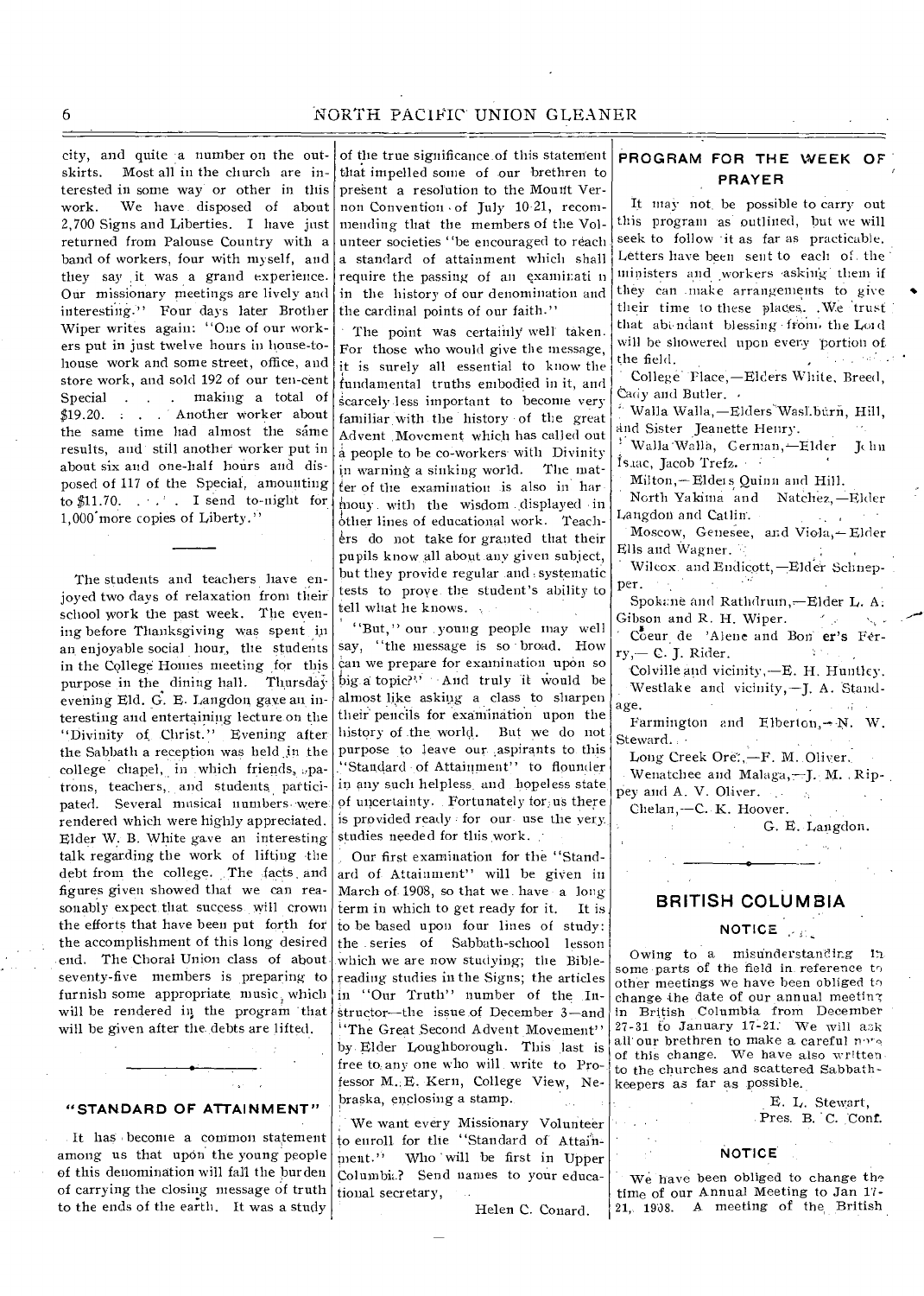# NORTH PACIFIC UNION GLEANFR 7

Columbia Association of Seventh-day Adventists is called at nine o'clock A. M., Jan. 21, in the Manson Industrial Academy Port Hammond, B. C. for the election of office*s* and the transaction of such other business *as* may come before it.

> E. L. Stewart, Pres.

#### **NOTICE**

The Annual Meeting of the British Columbia Conference of Seventh-day Adventists.will be held on the school farm, Port Hammond, B. C., Jan. 17- 21 for the election of officers and the transaction of such other business as is usual. at such. meetings. The first meeting will be held on Friday, Jan. 17, 1908, at 3 o'clock P. M.

> E. I,. Stewart, Pres.

### **WESTERN WASHINGTON**

RECEIPTS FOR OCTOBER, 1907.

|                   | TITHES |  |                       |
|-------------------|--------|--|-----------------------|
| Aberdeen          |        |  | \$<br>- 95<br>11      |
| Bellingham        |        |  | 121<br>15             |
| Bachelor's Island |        |  | 55<br>83              |
| Connie            |        |  | 109 86.               |
| Cedar Home        |        |  | 43 85                 |
| Colby             |        |  | 175 09                |
| Carrolton         |        |  | 36 36                 |
| Centralia         |        |  | 84 92                 |
| Deming            |        |  | 72 83                 |
| Everett           |        |  | 16 50                 |
| Etna              |        |  | 70 69                 |
| Elma              |        |  | 27<br>30              |
| Friday Harbor     |        |  | 39<br>50              |
| Ferndale (Scand.) |        |  | 08<br>237             |
| Ferndale (Eng.)   |        |  | 26<br>49              |
| Green Lake        |        |  | 296<br>68             |
| Kelso             |        |  | 38<br>71.             |
| Kent              |        |  | 101<br>94             |
| Lynden            |        |  | 59<br>25              |
| Meadow Glade      |        |  | 159<br>87             |
| Mt. Vernon        |        |  | 135<br>82             |
| Montesano         |        |  | 13 <sup>°</sup><br>82 |
| Mossy Rock        |        |  | 25<br>50              |
| Olympia           |        |  | 92<br>48              |
| Personal          |        |  | 66<br>29              |
| Poulsbo           |        |  | 33<br>70              |
| Port Townsend     |        |  | 36 <sup>°</sup><br>50 |
| Pe Ell            |        |  | 25<br>93              |
| Puyallup.         |        |  | 53<br>09              |
| Ridgefield        |        |  | 51.<br>75             |
| Seattle           |        |  | 319 79                |
| Sara              |        |  | 08<br>69.             |
| Snohomish         |        |  | 71<br>85              |
| Sedro Woolley     |        |  | 3<br>00<br>21<br>93   |
| Shelton<br>Tacoma |        |  | 269 25                |
| Vancouver         |        |  | 9 80                  |
| Wilkenson         |        |  | 14 40                 |
| Total             |        |  | 3222 78<br>\$         |

\$ 20 00 24 57 78 61 240 57 381 74 60 00 -4- Total - - - -  $\frac{1}{2}$  1382 54 CONFERENCE AND TRUST FUNDS Meadow Glade School -Sinking Fund -Tent and Camp-meeting Fund Teachers' Salary Fund --Singa; ore Mis ion -Colored Work (Oct. 5, Col.) Self Denial - -Southern Field Caribbean Ind. School Passage to India Fund for Education of Blind Thibet - - - - S. S. Offerings -Weekly Offerings Mission Board \$150,000 Fund - Walla Walla College Debt -

C. E. Knight, Treas.

### **MEADOW.GLADE INTERMEDIATE SCHOOL**

School opened on September 4, with an attendance of seventy. The enrollment has now increased to ninety-five, with an average attendance of eightyfour. We have in the home, forty-eignt both dormitories being well filled.

The spirit of the school is excellent. Nearly all the students seem to be satisfied, and are doing their best to make the work a success.

30  $50$ 08 49 68 38 94 59 Elders Burg and Holbrook recently held a very short series of meetings here, touching on the points of our faith. A number of the young people were very much interested and several who came to the school with the  $a_{\theta}$ termination not to accept the truta. have already decided to become candidates for baptism.

Among recent visitors at the school are Elder E. L. Stewart, Brethren A. G. Adams, T. S. J. Lasher, R. L. Calkins, and Mrs. Lee Moran.

### **SPECIAL OFFER**

19 0 To all who will between now and December 31, 1907, send us 50 cents for the Gleaner, the paper will be sent till December 31, 1908.

319 79 08 71 00 93 25  $80$ 40 To those whose subscriptions expire during November and prior to December 25, 1907, who will send us \$1.00 and the name of one new subscriber, we will renew their subscription• to the close of 1908. Send your subscription to C. H. Castle, Box 429, Walla Walla, Wash., and DO IT NOW.

# **A TRIPLE BLESSING FOR YOUNG PEOPLE**

4 00 321 33' 25 67 1 13 1 00 27 00 6 10 A little girl was heard to say at the close of her evening prayer, "And saw a poor little. girl on the street today, cold and hungry, but it's none of our business, is it, God?" None of us would pray, like that, but many people act that way.

2 50 64 25 39 35 84 72 Surely our Missionary Volunteers will not withhold God's saving truth for this time-from the world which is soon to perish.. Paul said; "Woe. is' me if I preach not the gospel." '

> Our young people can do much in the great campaign with our periodicals. The great missionary number of the Signs just out and 'the Bible Readings Series to follow, will do a mighty work if taken to the people. "Our ,Truth" number of the Instructor 'will soon , follow, filled wilh present truth, written especially for our young people. This furnishes an extraordinary opportunity for our young people to. work.

We are living in strenuous times, which demand strenuous work. If we appreciated the anxiety of Jesus to finish the, work, we would do more with these papers than most of us have had any idea of doing.

Dear young people, if you do not carry the truth to the thousands of young people in your town, county, and State, who will? "Who of our youth will give themselves to God for the purpose of laboring for their fellow youth?"

These papers ought to be put into the hands of the leaders and 'members of other young people's societies, in all libraries, Y. M. C. A. and Y. W. C. A. reading rooms, hospitals, orphans' homes, reform schools, prisons, and public waiting rooms. Let .the truth shine out. Who will share in this triple. blessing?-

1. A knowledge of the truth by the people to whom the papers are sold or given.

2. An increasing spirit of service for those who. work with the papers.

3. A knowledge .of the truth gained. in preparing to do this work, thus helping us to reach. the "Standard of Attainment.

M. E. Kern.